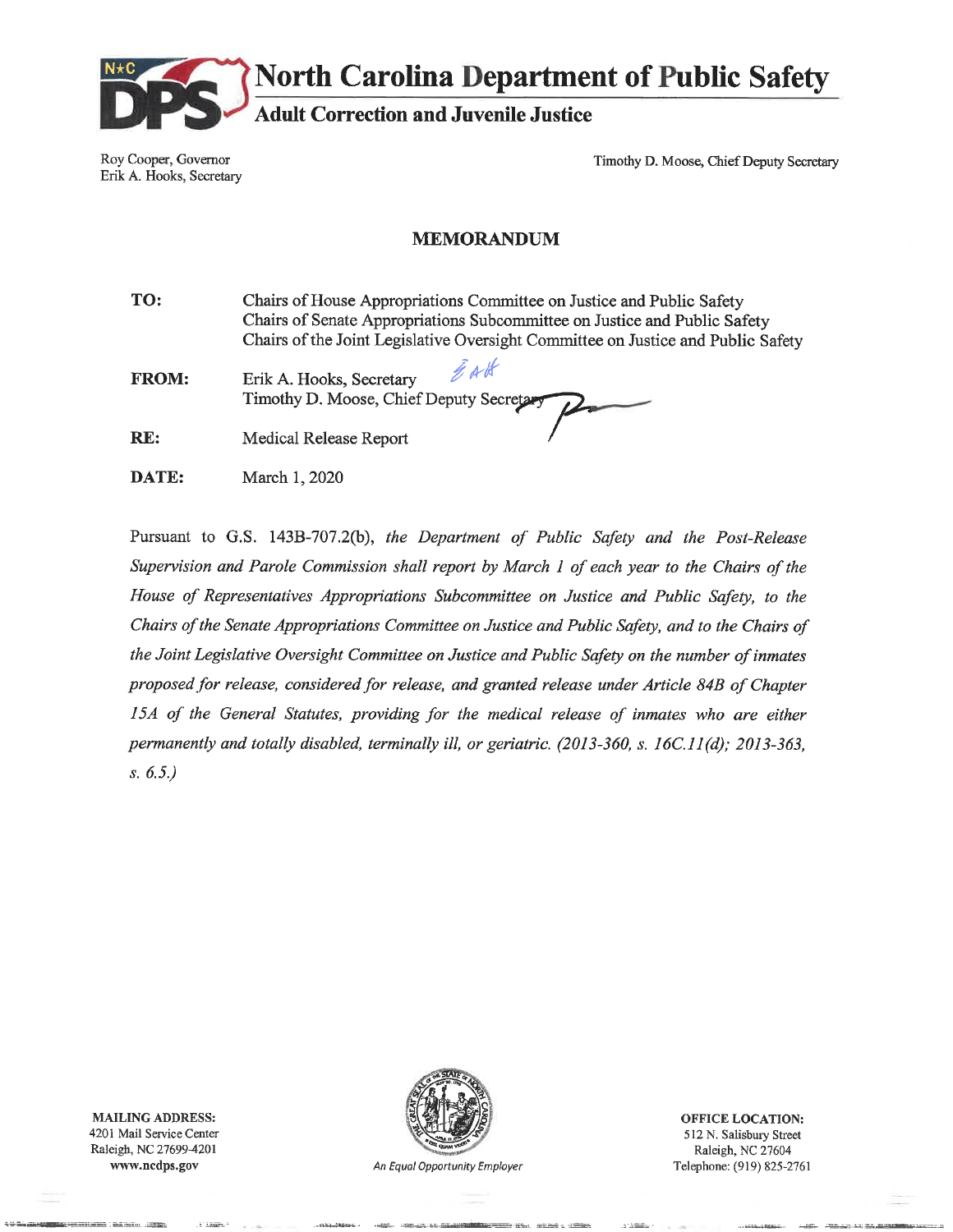

# **Post Release Supervision and Parole Commission**

# **MEDICAL RELEASE PROGRAM REPORT**

February 28, 2020

Wiei f. Denser Circhan H atkinson

Willis J. Fowler Graham H. Atkinson Eric A. Montgomery Angela R. Bryant Chairman Commissioner Commissioner Commissioner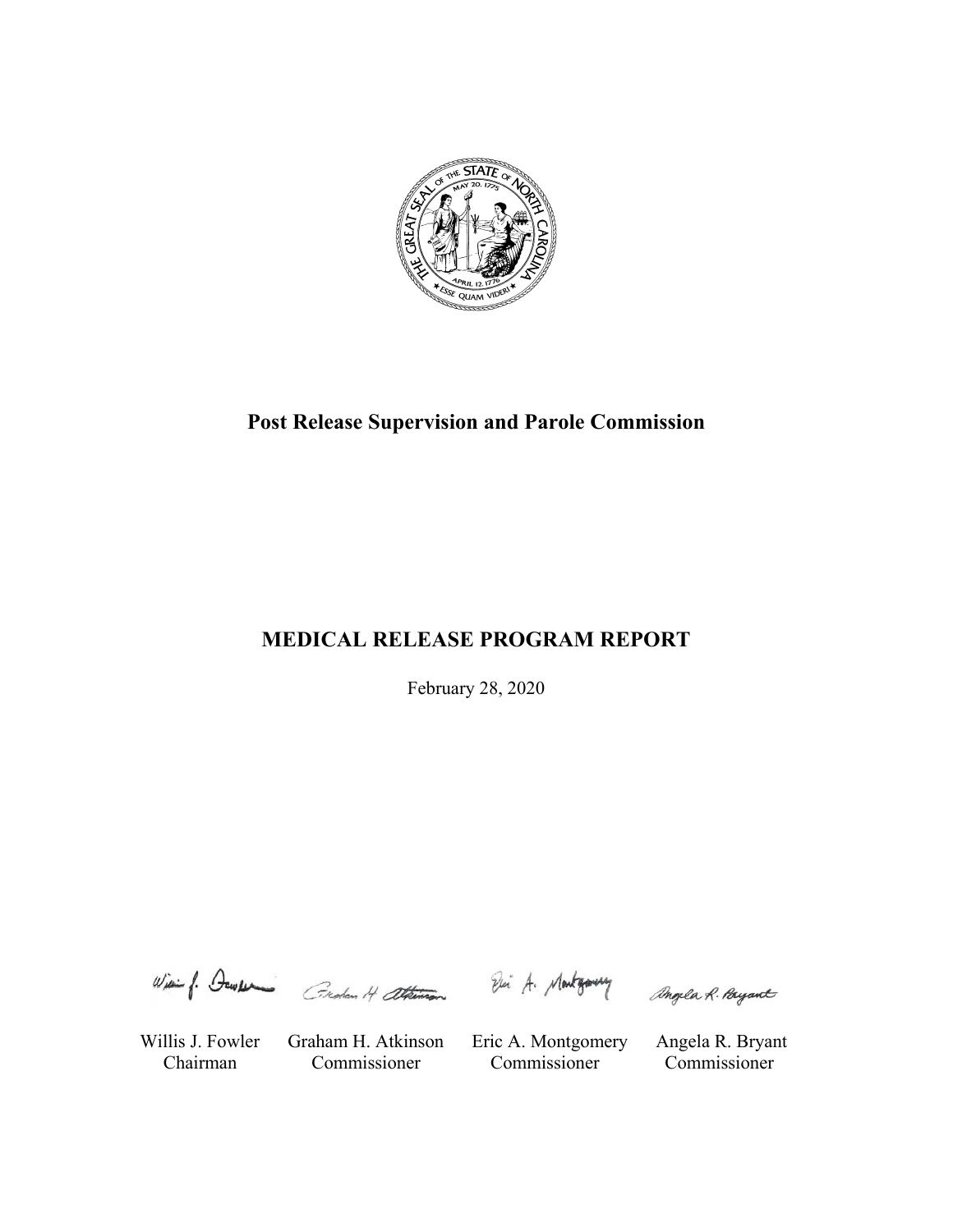#### **NORTH CAROLINA POST-RELEASE SUPERVISION AND PAROLE COMMISSION ANNUAL MEDICAL RELEASE REPORT**

## **I. INTRODUCTION**

Legislation has been enacted directing the Department of Public Safety's Division of Adult Correction-Prisons (DOP) and the Post-Release Supervision and Parole Commission to provide for the medical release of no-risk inmates who are either permanently and totally disabled, terminally ill, or geriatric. The legislation envisions each case being carefully and comprehensively evaluated by the Department as well as the Commission. Once DOP makes the following determinations, he/she is referred to the Commission:

- That the inmate is permanently and totally disabled, terminally ill, or geriatric; **and**
- Is incapacitated to the extent that the inmate does not pose a public safety risk; **and**
- Is not excluded by the statute.

In the event that these criteria are not met, the Department will so determine, and the case **will not** be forwarded to the Commission.

The legislation clearly intends that a referral containing comprehensive information be provided to the Commission who has 15-20 days to make an independent determination regarding the degree of risk an inmate poses. This time frame includes efforts to notify victims, consider their responses and to affect a release. Pursuant to G.S. 15A-1369.3 comprehensive medical information, psychosocial information and a risk assessment are required criteria for medical release.

### *Therefore, the Commission will receive, in any referral, the following information:*

The Medical Release Plan will be forwarded from DOP to the Commission Administrator after the case has been referred, and determined to meet the criteria for release by the DOP staff. The Medical Release Plan will include:

### **Medical Information**

- 1. A medical statement describing the offender's medical situation/prognosis/incapacitation signed by a medical professional. This will include a description of his/her capability of performing specific acts such as ambulating, driving, and functioning relatively independently throughout the day and the degree of medical oversight and care that would be required on a daily basis.
- 2. The proposed treatment recommended.
- 3. The proposed site for the treatment and follow-up.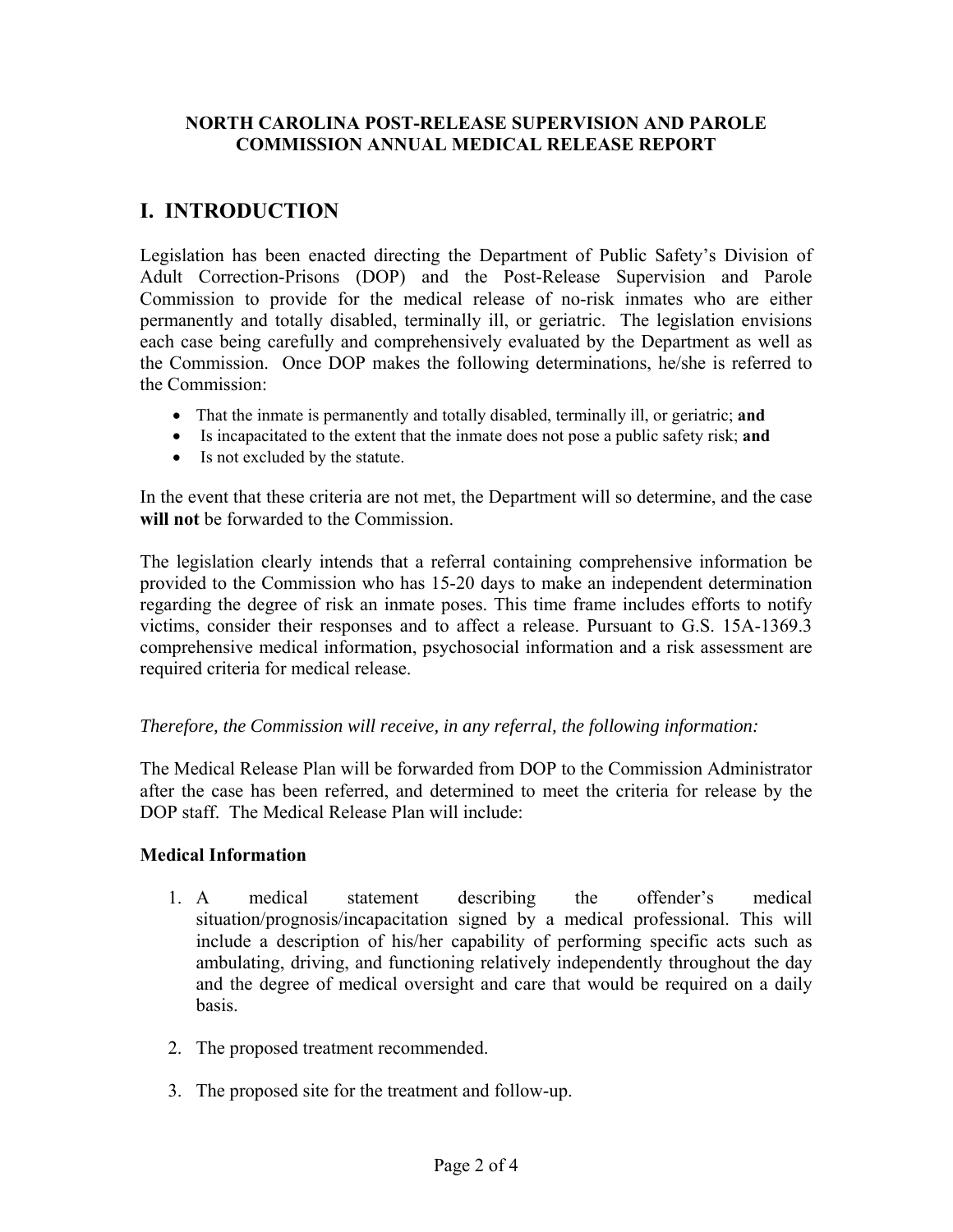- 4. A medical release of information will be signed by the offender or his/her legal guardian.
- 5. A statement from the proposed attending physician stating that he/she will provide the DCC supervision officer with an assessment of the offender's physical condition and prognosis. The first assessment will be done 30 days after an offender is placed on medical release and, thereafter, every 6 months.
- 6. A statement on how the medical program will be financed.
- 7. A medical professional will confirm that the offender's condition was not present at the time of sentencing, or he/she has deteriorated to make him/her now eligible for medical release.

### **Psychosocial Information**

- 1. The offender's version of the crime.
- 2. The offender's version of his previous crimes.
- 3. A detailed summary of his/her prison adjustment including:
	- In-depth assessments of infractions;
	- Providing information such as the role played in assaultive infractions;
	- Description of sexual infractions;
	- Role and intensity of defiant and nonconforming sentiments;
	- Program participation;
	- Work history in prison; and
	- Staff assessments.
- 4. Family history to determine degree of antisocial sentiments in the family.
- 5. Marital history, including reasons for separation/divorce.
- 6. Work history, e.g. last employment, most lengthy employment, reasons for leaving etc.
- 7. Alcohol/drug history including any rehabilitation/treatment in the community as well as in prison.
- 8. Mental health history including diagnoses and treatment.
- 9. Medical history and how he/she sees present medical condition and perceived incapacity.